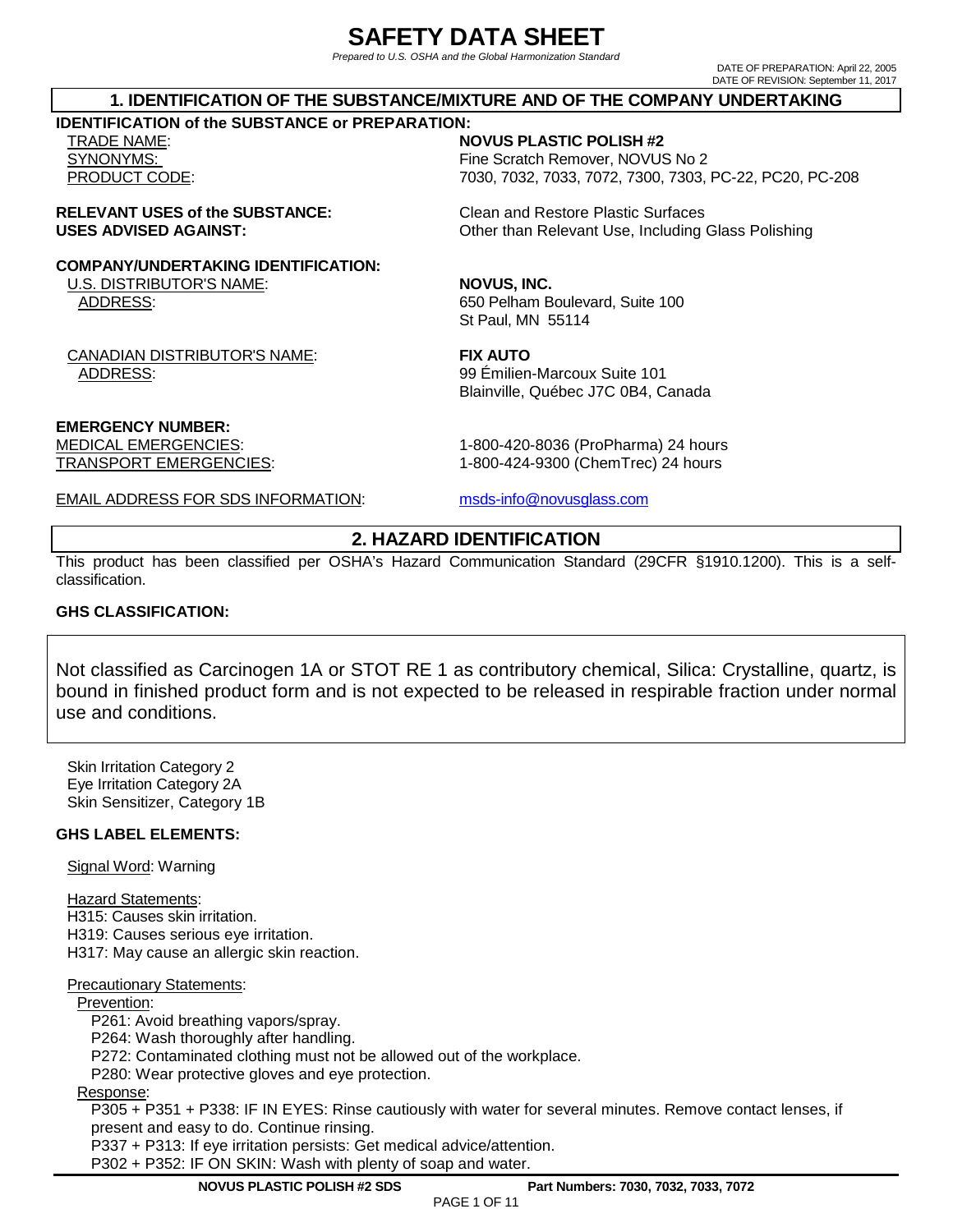### **2. HAZARD IDENTIFICATION, continued**

Precautionary Statements (continued):

P332 + P313: If skin irritation occurs, get medical attention.

P362: Take off contaminated clothing and wash it before reuse.

P321: Specific treatment (remove from exposure and treat symptoms).

#### Storage: None.

Disposal:

P501: Dispose of contents/containers in accordance with all local, regional, national and international regulations.

Hazard Symbols/Pictograms: GHS07



### **3. COMPOSITION and INFORMATION ON INGREDIENTS**

SUBSTANCE or MIXTURE: Mixture

CHEMICAL NAME/CLASS: Annual CHEMICAL NAME/CLASS: Aqueous Silica/Hydrocarbon Mixture

| <b>Chemical Name</b>                                             | CAS#                     | <b>W/W %</b> | <b>GHS Classification</b><br><b>Hazard Statement and Pictogram Codes</b>                                                                                                                                                                                                                               |  |  |
|------------------------------------------------------------------|--------------------------|--------------|--------------------------------------------------------------------------------------------------------------------------------------------------------------------------------------------------------------------------------------------------------------------------------------------------------|--|--|
| <b>Odorless Mineral Spirits</b>                                  | 64742-48-9               | 7-13%        | Due to the fact that this Mineral Spirits contains less than<br>0.1% benzene or other aromatic, H350 and H340 are not<br>applicable.<br>Classification: Flammable Liquid Category 3, Aspiration<br><b>Toxicity Category 1</b><br>Hazard Statement Codes: H226, H304<br>Hazard Pictograms: GHS02, GHS08 |  |  |
| Polydimethyl Siloxane                                            | 63148-62-9               | 4-8%         | <b>Classification: Not Applicable</b>                                                                                                                                                                                                                                                                  |  |  |
| Flux-Calcined Diatomaceous Earth/ Crystalline<br>Silicas Mixture | 68855-54-9               | $3 - 7%$     | <b>SELF CLASSIFICATION</b><br>Classification: Carcinogenic, Category 1A, Specific<br>Target Organ Toxicity - Repeated Exposure Category 1                                                                                                                                                              |  |  |
|                                                                  | 14464-46-1<br>14808-60-7 | $0-4.1%$     | Hazard Statement Codes: H350, H372<br>Hazard Pictograms: GHS08                                                                                                                                                                                                                                         |  |  |
| Morpholine                                                       | 110-91-8                 | $<$ 3%       | Classification: Flammable Liquid Category 3, Acute<br>Inhalation Toxicity Category 4, Acute Dermal Toxicity<br>Category 4, Acute Oral Toxicity Category 4, Skin<br>Corrosion Category 1B<br>Hazard Statement Codes: H226, H332, H312, H302,<br>H314<br>Hazard Pictograms: GHS02, GHS05, GHS07          |  |  |
| Oleic Acid                                                       | 112-80-1                 | $1 - 5%$     | <b>SELF CLASSIFICATION</b><br>Classification: Skin Irritation Category 2<br>Hazard Statement Codes: H315<br>Hazard Pictograms: GHS07                                                                                                                                                                   |  |  |
| Diatomaceous Earths/Crystalline Silicas<br><b>Mixture</b>        | 61790-53-2               | $1 - 5%$     | <b>SELF CLASSIFICATION</b><br>Classification: Carcinogenic, Category 1A, Specific<br>Target Organ Toxicity - Repeated Exposure Category 1                                                                                                                                                              |  |  |
|                                                                  | 14464-46-1<br>14808-60-7 | $0 - 0.25%$  | Hazard Statement Codes: H350, H372<br>Hazard Pictograms: GHS08                                                                                                                                                                                                                                         |  |  |
| Sulisobenzone                                                    | 4065-45-6                | 0.1          | MANUFACTURER CLASSIFICATION<br>Classification: Skin Irritation, Category 2, Eye Irritation,<br>Category 2A, Skin Sensitization, Category 1B<br>Hazard Statement Codes: H319, H315, H317<br>Hazard Pictograms: GHS07                                                                                    |  |  |
| Water                                                            | 7732-18-5                | Balance      | Classification: Not applicable.                                                                                                                                                                                                                                                                        |  |  |

### **4. FIRST-AID MEASURES**

DESCRIPTION OF FIRST AID MEASURES: Contaminated individuals must be taken for medical attention if any adverse effects occur. Take a copy of label and SDS to health professional with victim.

SKIN EXPOSURE: If this product contaminates the skin, begin decontamination with running water. Minimum flushing is for 20 minutes. The contaminated individual must seek medical attention if any adverse effects occur after flushing.

EYE EXPOSURE: If this product enters the eyes, open contaminated individual's eyes while under gently running water. Use sufficient force to open eyelids. Have contaminated individual "roll" eyes. Minimum flushing is for 20 minutes. Contaminated individual must seek medical attention if adverse effect continues after flushing.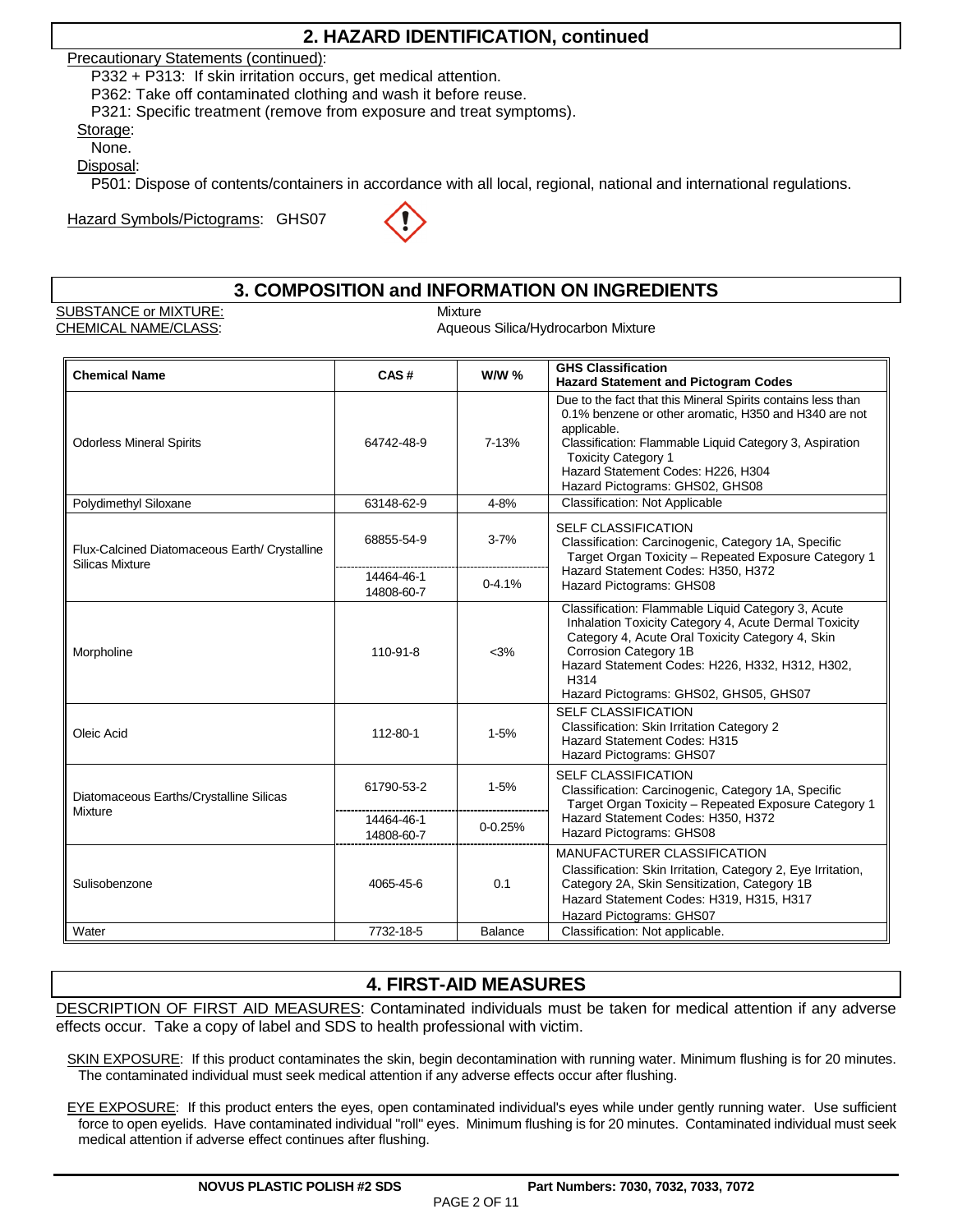### **4. FIRST-AID MEASURES, continued**

INHALATION: If mists or sprays of this product are inhaled, remove victim to fresh air. The contaminated individual must seek medical attention if any adverse effects occur.

INGESTION: If this product is swallowed, CALL PHYSICIAN OR POISON CONTROL CENTER FOR MOST CURRENT INFORMATION. If professional advice is not available, do not induce vomiting. Never induce vomiting or give diluents (milk or water) to someone who is unconscious, having convulsions, or unable to swallow. If victim is convulsing, maintain an open airway and obtain immediate medical attention.

MOST IMPORTANT SYMPTOMS/EFFECTS (ACUTE & CHRONIC): See Sections 2 (Hazard Identification) and 11 (Toxicological Information) for description of possible health effects from exposure to this product.

MEDICAL CONDITIONS AGGRAVATED BY EXPOSURE: Skin disorders, respiratory conditions, and central nervous system conditions may be aggravated by prolonged overexposure to this product.

INDICATION OF IMMEDIATE MEDICAL ATTENTION AND SPECIAL TREATMENT IF NEEDED: Treat symptoms and eliminate overexposure.

### **5. FIRE-FIGHTING MEASURES**

FIRE EXTINGUISHING MEDIA: Use extinguishing material suitable to the surrounding fire, including halon, carbon dioxide, dry chemical, ABC class.

### UNSUITABLE FIRE EXTINGUISHING MEDIA: None known.

SPECIAL HAZARDS ARISING FROM THE SUBSTANCE: This product presents a moderate eye and skin-contact hazard to firefighters. This material must be substantially preheated before ignition to occur. When involved in a fire, this material may decompose and produce irritating vapors and toxic gases (including silicon, nitrogen and carbon oxides).

Explosion Sensitivity to Mechanical Impact: Not applicable.

Explosion Sensitivity to Static Discharge: Vapors may be sensitive to static discharge if water has evaporated.

SPECIAL PROTECTIVE ACTIONS FOR FIRE-FIGHTERS: Structural fire-fighters must wear Self-Contained Breathing Apparatus and full protective equipment. Chemical resistant clothing may be necessary. Move containers from fire area if it can be done without risk to personnel. Water spray can be used to cool fire-exposed containers. If possible, prevent runoff water from entering storm drains, bodies of water, or other environmentally sensitive areas. Rinse contaminated equipment thoroughly with soapy water before returning such equipment to service.

### **6. ACCIDENTAL RELEASE MEASURES**

PERSONAL PRECAUTIONS AND EMERGENCY PROCEDURES: Proper protective equipment should be used. In the event of a spill, clear the area and protect people. Eliminate all sources of ignition before cleanup begins. Use non-sparking tools. The atmosphere must have levels of components lower than those listed in Section 8, (Exposure Controls and Personal Protective Equipment) if applicable, and have at least 19.5 percent oxygen before personnel can be allowed into the area without Self-Contained Breathing Apparatus (SCBA).

PERSONAL PROTECTIVE EQUIPMENT: Use proper protective equipment and non-sparking tools and equipment.

Small Spills: Wear rubber gloves, splash goggles, and appropriate body protection.

Large Spills: Not applicable due to size of containers.

METHODS FOR CLEAN-UP AND CONTAINMENT: Avoid allowing contact with water on spilled substance or inside containers.

Small Spills: Absorb spilled material with polypads or other suitable, non-reacting sorbent, avoiding generation of aerosols, wearing gloves, goggles and apron. Place spilled material in appropriate container for disposal, sealing tightly. Remove all residue before decontamination of spill area.

Large Spills: Not applicable due to size of containers.

All Spills: Place all spill residue in a double plastic bag or other containment and seal. Decontaminate the area thoroughly. Do not mix with wastes from other materials. Dispose of in accordance with applicable Federal, State, and local procedures (see Section 13, Disposal Considerations). For spills on water, contain, minimize dispersion and collect. Dispose of recovered material and report spill per regulatory requirements.

ENVIRONMENTAL PRECAUTIONS: Avoid release to the environment. Run-off water may be contaminated by other materials and should be contained to prevent possible environmental damage.

REFERENCE TO OTHER SECTIONS: See information in Section 8 (Exposure Controls – Personal Protection) and Section 13 (Disposal Considerations) for additional information.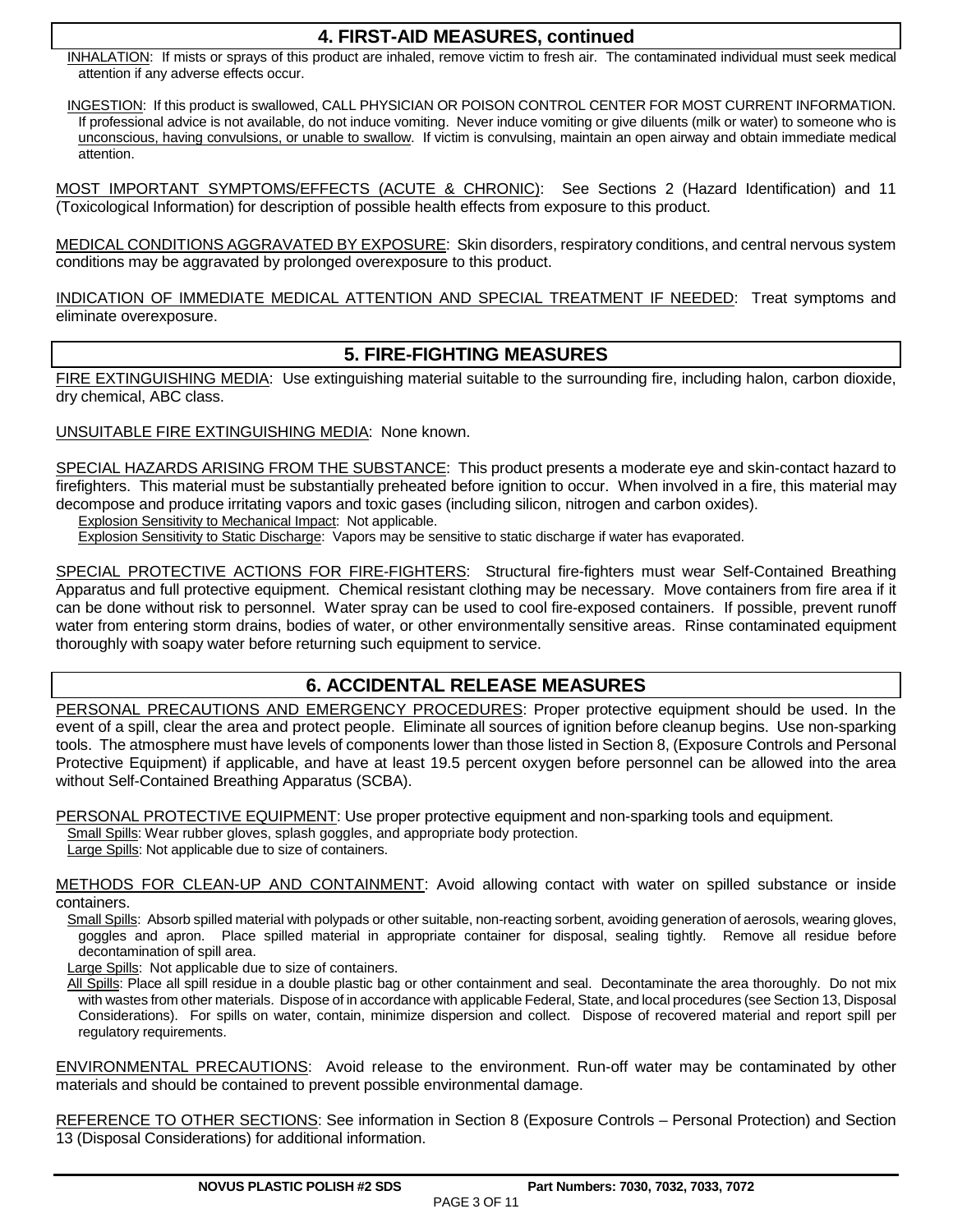### **7. HANDLING and STORAGE**

### TECHNICAL MEASURES:

See Ventilation and Engineering Controls in Section 8.

PRECAUTIONS FOR SAFE HANDLING: All employees who handle this material should be trained to handle it safely. Keep container tightly closed when not in use. As with all chemicals, avoid getting this product ON YOU or IN YOU. Wash thoroughly after handling this product. Do not eat, drink, smoke, or apply cosmetics while handling this product. Avoid breathing vapors or mists generated by this product. Use in a well-ventilated location. Remove contaminated clothing immediately.

CONDITIONS FOR SAFE STORAGE: Store containers in a cool, dry location, away from direct sunlight, sources of intense heat, or where freezing is possible. Inspect all incoming containers before storage, to ensure containers are properly labeled and not damaged. Storage areas should be made of fire resistant materials. Empty containers may contain residual product; therefore, empty containers should be handled with care.

### **8. EXPOSURE CONTROLS - PERSONAL PROTECTION**

### **EXPOSURE LIMITS:**

### OCCUPATIONAL/WORKPLACE EXPOSURE LIMITS/GUIDELINES:

| <b>CHEMICAL NAME</b>                | CAS#           | <b>EXPOSURE LIMITS IN AIR</b> |                   |                                                                                                                  |                                                             |                                                       |                   |                   |                                                                                                                |
|-------------------------------------|----------------|-------------------------------|-------------------|------------------------------------------------------------------------------------------------------------------|-------------------------------------------------------------|-------------------------------------------------------|-------------------|-------------------|----------------------------------------------------------------------------------------------------------------|
|                                     |                |                               | <b>ACGIH-TLVs</b> | <b>OSHA-PELs</b>                                                                                                 |                                                             | NIOSH-RELs                                            |                   | <b>NIOSH</b>      | <b>OTHER</b>                                                                                                   |
|                                     |                | <b>TWA</b>                    | <b>STEL</b>       | <b>TWA</b>                                                                                                       | <b>STEL</b>                                                 | <b>TWA</b>                                            | <b>STEL</b>       | <b>IDLH</b>       |                                                                                                                |
|                                     |                | mg/m <sup>3</sup>             | mg/m <sup>3</sup> | mg/m <sup>3</sup>                                                                                                | mg/m <sup>3</sup>                                           | mg/m <sup>3</sup>                                     | mg/m <sup>3</sup> | mg/m <sup>3</sup> | mg/m <sup>3</sup>                                                                                              |
| Amorphous Silica                    | 68855-54-<br>9 | <b>NE</b>                     | <b>NE</b>         | <b>NE</b>                                                                                                        | <b>NE</b>                                                   | <b>NE</b>                                             | <b>NE</b>         | <b>NE</b>         | <b>NE</b>                                                                                                      |
| <b>Crystalline Silica</b>           | 14808-60-<br>7 | <b>NE</b>                     | <b>NE</b>         | As of June 23, 2016, the PEL is<br>$0.005$ mg/m <sup>3</sup> (respirable dust). There is<br>no STEL established. |                                                             | $0.005$ (resp. dust)<br>See Pocket Guide<br>Append. A |                   | 50                | Canada<br>(AB) TWA=0.025mg/m <sup>3</sup><br>(ON) TWA=0.1mg/m <sup>3</sup><br>$(SK)$ TWA=0.05mg/m <sup>3</sup> |
| Crystalline Silica,<br>Cristobalite | 14464-46-      | 0.025<br>(resp.<br>fract.)    | <b>NE</b>         | As of June 23, 2016, the PEL is<br>$0.005$ mg/m <sup>3</sup> (respirable dust). There is<br>no STEL established. |                                                             | 0.005 (resp. dust)<br>See Pocket Guide<br>Append. A   |                   | 25                | Canada<br>(AB) TWA=0.025mg/m <sup>3</sup><br>(ON, SK)<br>TWA=0.05 $mq/m3$                                      |
| Diatomaceous Earth                  | 61790-53-<br>2 | <b>NE</b>                     | <b>NE</b>         | 20 mppcf<br>6 (vacated 1989 PEL)                                                                                 | 80<br>or<br>mg/m <sup>3</sup><br>% SiO <sub>2</sub><br>$+2$ | 6                                                     | <b>NE</b>         | <b>NE</b>         | Canada<br>(SK, respirable)<br>$TWA=3mq/m^3$<br>$STEL = 6$ mg/m <sup>3</sup>                                    |
| <b>Mineral Spirits</b>              | 64742-48-<br>9 | <b>NE</b>                     | <b>NE</b>         | <b>NE</b>                                                                                                        | <b>NE</b>                                                   | <b>NE</b>                                             | <b>NE</b>         | <b>NE</b>         | Novus OEL:<br>$TWA = 500$ ppm                                                                                  |
| Morpholine                          | 110-91-8       | 70<br>(skin)                  | Skin              | 70 (skin)                                                                                                        | Skin                                                        | 70 (skin)                                             | 105<br>(skin)     | <b>NE</b>         | Canada<br>$(AB, ON, YK) TWA =$<br>20ppm $(71mg/m3)$<br>$(SK, YK)$ STEL =<br>30ppm                              |
| Sulisobenzone                       | 4065-45-6      | <b>NE</b>                     | <b>NE</b>         | <b>NE</b>                                                                                                        | <b>NE</b>                                                   | <b>NE</b>                                             | <b>NE</b>         | <b>NE</b>         | <b>NE</b>                                                                                                      |
| Oleic Acid                          | 112-80-1       | <b>NE</b>                     | <b>NE</b>         | <b>NE</b>                                                                                                        | <b>NE</b>                                                   | <b>NE</b>                                             | <b>NE</b>         | <b>NE</b>         | <b>NE</b>                                                                                                      |
| Polydimethyl Siloxane               | 63148-62-<br>9 | <b>NE</b>                     | <b>NE</b>         | <b>NE</b>                                                                                                        | <b>NE</b>                                                   | <b>NE</b>                                             | <b>NE</b>         | <b>NE</b>         | <b>NE</b>                                                                                                      |

NE = Not Established. See Section 16 for Definitions of Terms Used.

### **CONTROL PARAMETERS:**

BIOLOGICAL EXPOSURES INDICES (BEIs): Currently, there are no ACGIH Biological Exposure Indices (BEIs) determined for the components of this product.

VENTILATION AND ENGINEERING CONTROLS: Use with adequate ventilation. Use a mechanical fan or vent area to outside. Use process enclosures, local exhaust ventilation, or other engineering controls to maintain airborne levels below recommended exposure limits provided in this section, if applicable. Use a non-sparking, grounded, explosion-proof ventilation system separate from other exhaust ventilation systems. Exhaust system in manner consistent with prevention of release to atmosphere. An eyewash and safety shower should be readily accessible.

ENVIRONMENTAL EXPOSURE CONTROLS: Refer to Sections 6, 7 and 13 for information on controlling exposure to this product to the environment.

PROTECTIVE EQUIPMENT: The following information on appropriate Personal Protective Equipment is provided to assist employers in complying with OSHA regulations found in 29 CFR Subpart I (beginning at 1910.132, including U.S. Federal OSHA Respiratory Protection (29 CFR 1910.134), OSHA Eye Protection 29 CFR 1910.133, OSHA Hard Protection 29 CFR 1910.138, OSHA Foot Protection 29 CFR 1910.136 and OSHA Body Protection 29 CFR1910.132), and equivalent standards of Canada (including CSA Respiratory Standard Z94.4-02, Z94.3-M1982, Industrial Eye and Face Protectors and CSA Standard Z195-02, Protective Footwear). Please reference applicable regulations and standards for relevant details.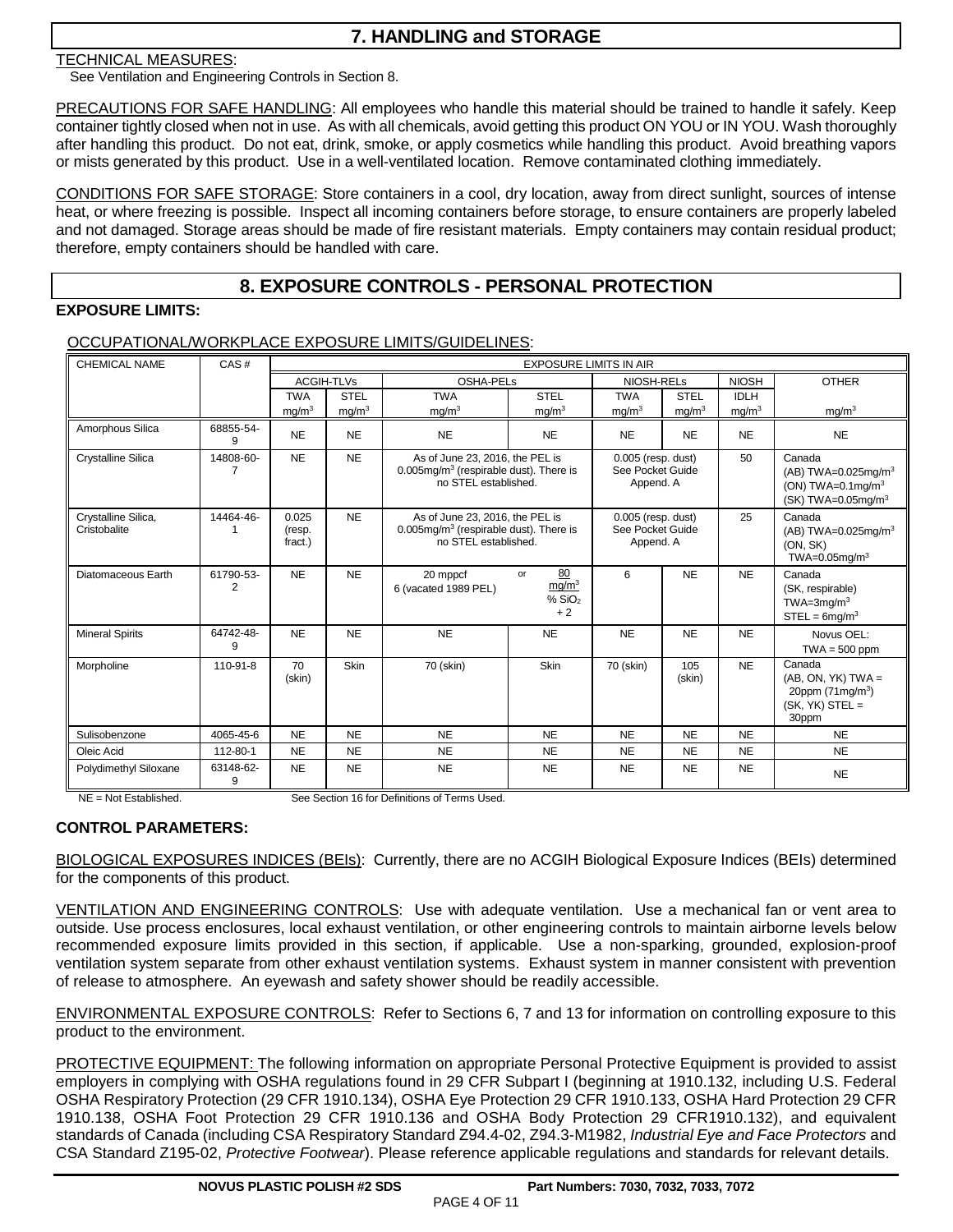### **8. EXPOSURE CONTROLS - PERSONAL PROTECTION, continued**

PROTECTIVE EQUIPMENT, continued:

RESPIRATORY PROTECTION: None required under normal conditions of use. If necessary, use only respiratory protection authorized in appropriate regulations to assist in equipment selection. The following are NIOSH respiratory protection guidelines for crystalline silica, in the event that this product creates residual dusts. These guidelines are given to assist in selection of respiratory protective equipment.

### **CRYSTALLINE SILICA**

CONCENTRATION RESPIRATORY PROTECTION Up to 0.5 mg/m<sup>3</sup>: : Any Air-Purifying Respirator with a high-efficiency particulate filter. Up to  $1.25$  mg/m<sup>3</sup>: : Any Powered, Air-Purifying Respirator (PAPR) with a high-efficiency particulate filter, or any Supplied-Air Respirator (SAR) operated in a continuous-flow mode. Up to 2.5 mg/ $m^3$ : : Any Air-Purifying, Full-Facepiece Respirator with a high-efficiency particulate filter, or any PAPR with a tight-fitting facepiece and a high-efficiency particulate filter. Up to 25 mg/m<sup>3</sup>: : Any SAR operated in a pressure-demand or other positive-pressure mode.

EYE PROTECTION: Use approved safety goggles or safety glasses. If necessary, refer to appropriate regulations to assist in equipment selection.

HAND PROTECTION: Wear butyl rubber, Teflon™, Barricade™, Chemrel™, nitrile or similar gloves for routine industrial use. Use triple gloves for spill response, as stated in Section 6 (Accidental Release Measures) of this SDS. If necessary, refer to applicable regulations and standards.

BODY PROTECTION: Use body protection appropriate for task. If necessary, refer to appropriate regulations to assist in equipment selection.

HYGIENE: See Section 7.

### **9. PHYSICAL and CHEMICAL PROPERTIES**

PHYSICAL STATE: Viscous liquid.

COLOR: Opaque, tan.

MOLECULAR FORMULA: Mixture.

MOLECULAR WEIGHT: Mixture.

ODOR: Hydrocarbon.

ODOR THRESHOLD: Not established.

pH: 8.5-9.

MELTING/FREEZING POINT: Not established.

BOILING POINT: Not established.

FLASH POINT (Pensky-Martens Closed Tester): >93.3°C (200°F).

EVAPORATION RATE (nBuAc = 1): Not established; based on ingredients the comparative evaporation rate is expected to be <1.

FLAMMABLE LIMITS (in air by volume, %): Not established.

VAPOR PRESSURE, mm Hg @ 50°C: Not established.

RELATIVE VAPOR DENSITY (air = 1): Not established; based on ingredients the relative vapor density is expected to be >1.

SPECIFIC GRAVITY (23 $^{\circ}$ C, water = 1): 1.01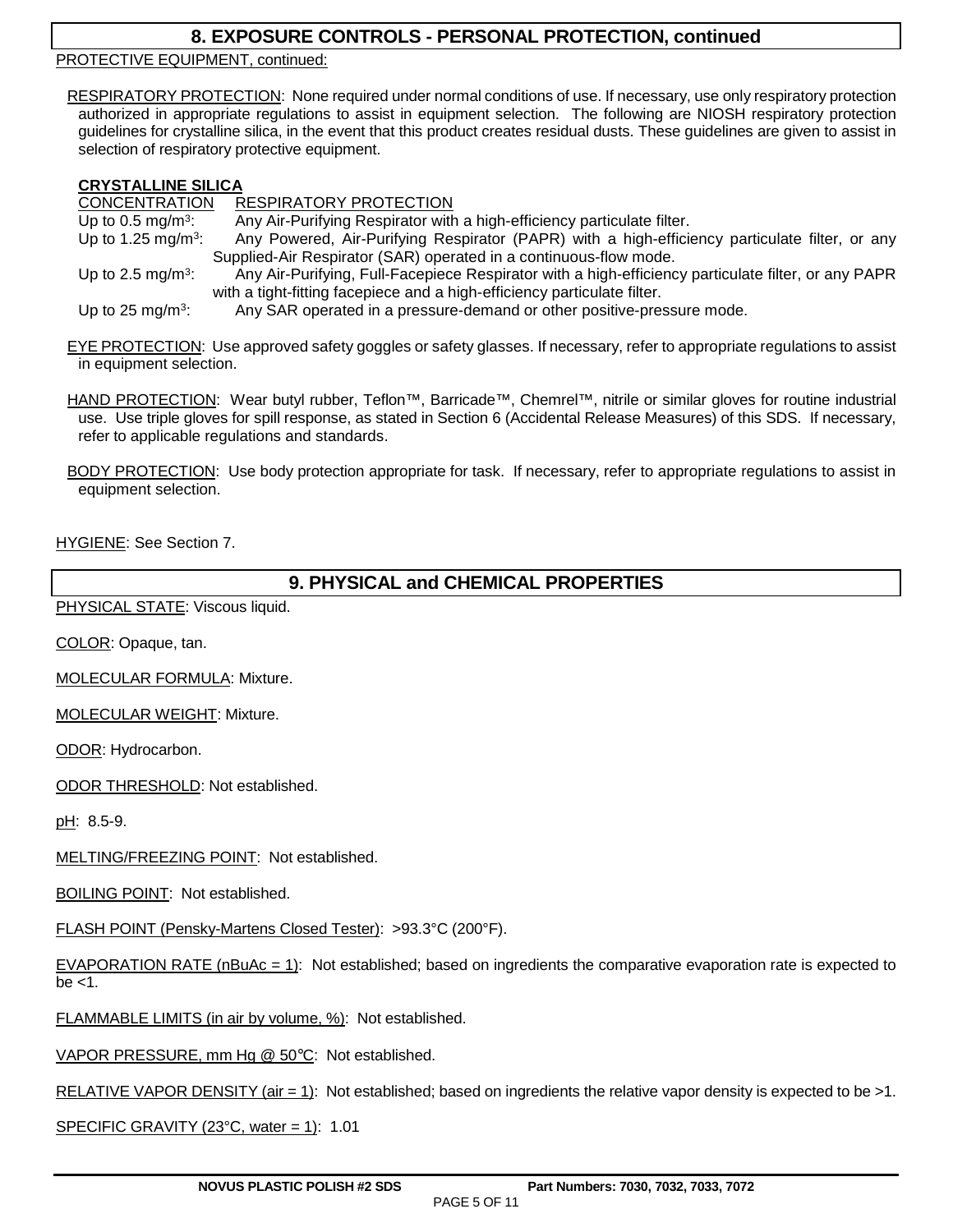### **9. PHYSICAL and CHEMICAL PROPERTIES, continued**

SOLUBILITY: Soluble in water, except for inorganic ingredients.

COEFFICIENT OF OIL/WATER DISTRIBUTION (PARTITION COEFFICIENT): Not established.

AUTOIGNITION TEMPERATURE: Not established.

VISCOSITY (cP): ~7000-9000

## **10. STABILITY and REACTIVITY**

REACTIVITY: Not considered a reactivity hazard.

CHEMICAL STABILITY: Stable under typical, environmental conditions in a workplace in the absence of contaminates.

DECOMPOSITION PRODUCTS: Combustion: Silicon, nitrogen and carbon oxides. Hydrolysis: None known.

MATERIALS WITH WHICH SUBSTANCE IS INCOMPATIBLE: Strong oxidizers, strong acids, strong bases.

POSSIBILITY OF HAZARDOUS REACTIONS: None known.

CONDITIONS TO AVOID: Exposure to incompatible chemicals, high temperatures, water-reactive materials.

| <b>11. TOXICOLOGICAL INFORMATION</b>     |                                                 |  |
|------------------------------------------|-------------------------------------------------|--|
| Information on toxicological effects     |                                                 |  |
| Acute toxicity                           | : Not classified                                |  |
| Sulisobenzone (4065-45-6)                |                                                 |  |
| LD50 oral rat                            | 3530 mg/kg                                      |  |
| <b>Morpholine (110-91-8)</b>             |                                                 |  |
| LD50 oral rat                            | 1050 mg/kg                                      |  |
| LD50 dermal rat                          | 310 - 810 mg/kg                                 |  |
| LC50 inhalation rat (ppm)                | 8000 ppm 8 h                                    |  |
| ATE CLP (oral)                           | 1050.000 mg/kg bodyweight                       |  |
| ATE CLP (dermal)                         | 310.000 mg/kg bodyweight                        |  |
| ATE CLP (dust, mist)                     | 1.500 mg/l/4h                                   |  |
| Silica: Crystalline, quartz (14808-60-7) |                                                 |  |
| LD50 oral rat                            | 500 mg/kg                                       |  |
| ATE CLP (oral)                           | 500.000 mg/kg bodyweight                        |  |
| Skin corrosion/irritation                | : Causes skin irritation.<br>pH: 8.5 - 9        |  |
| Serious eye damage/irritation            | : Causes serious eye irritation.<br>pH: 8.5 - 9 |  |
| Respiratory or skin sensitisation        | : May cause an allergic skin reaction.          |  |
| Germ cell mutagenicity                   | : Not classified                                |  |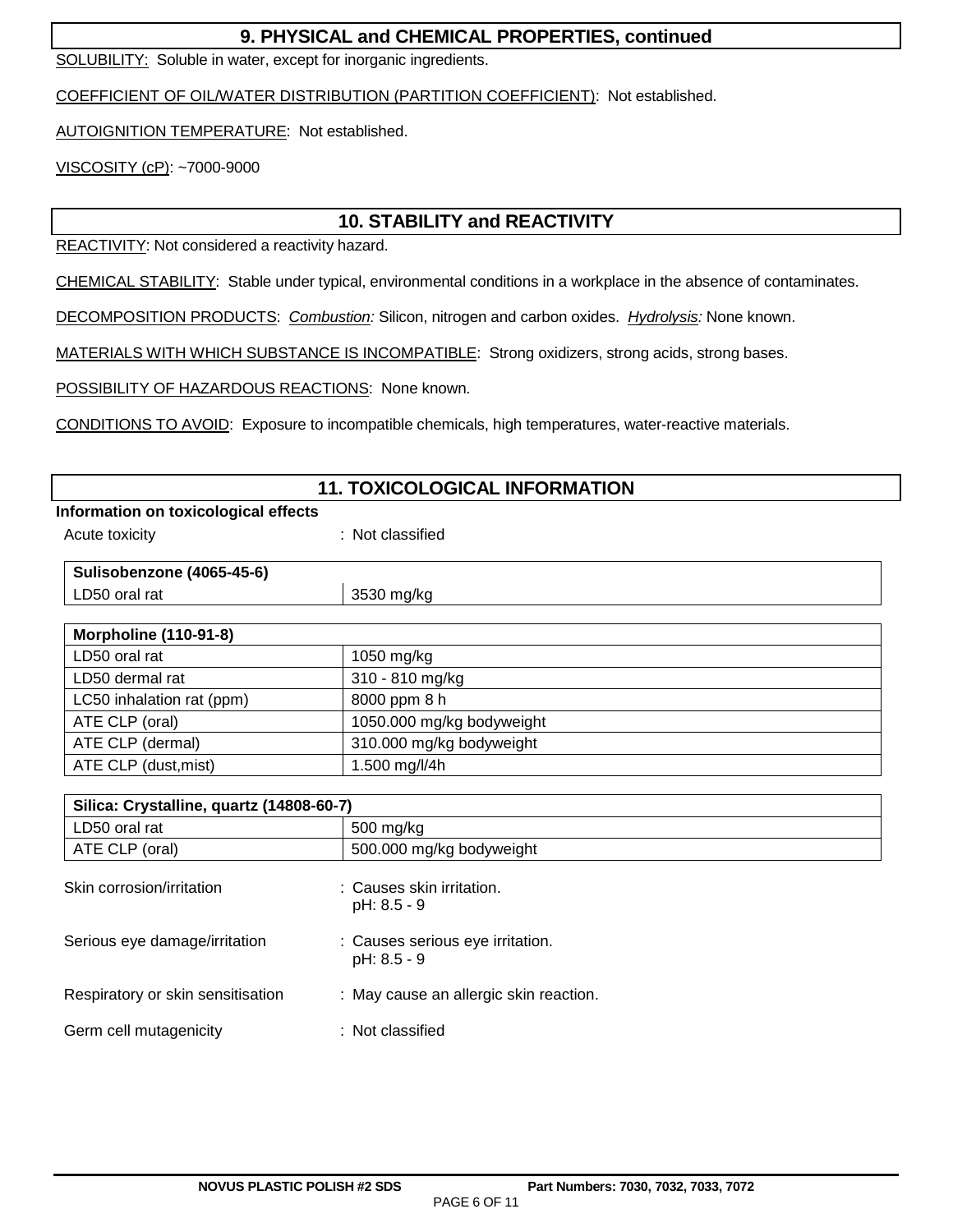### **11. TOXICOLOGICAL INFORMATION (Continued)**

Carcinogenicity **State of the Carcinogenicity** : Not classified (Test data shows no respirable fraction released under normal application)

# **Silica, cristobalite (14464-46-1)** IARC group 1 - Carcinogenic to humans

| Silica: Crystalline, quartz (14808-60-7)                                                                                                                                                                                                                                                                                                                                |                            |  |
|-------------------------------------------------------------------------------------------------------------------------------------------------------------------------------------------------------------------------------------------------------------------------------------------------------------------------------------------------------------------------|----------------------------|--|
| IARC group                                                                                                                                                                                                                                                                                                                                                              | 1 - Carcinogenic to humans |  |
| The International Agency for Research on Cancer (IARC) has classified "silica dust, crystalline, in the form of quartz<br>or cristobalite" as carcinogenic to humans (group 1). However these warnings refer to crystalline silica dusts and do<br>not apply to the product containing crystalline silica as a naturally occuring, bound impurity. As such, we have not |                            |  |
| classified this product as a carcinogen but recommend that users avoid inhalation of product in a dust form.                                                                                                                                                                                                                                                            |                            |  |
|                                                                                                                                                                                                                                                                                                                                                                         |                            |  |

| Reproductive toxicity                               | : Not classified                                                                                                                               |
|-----------------------------------------------------|------------------------------------------------------------------------------------------------------------------------------------------------|
| Specific target organ toxicity (single<br>exposure) | : Not classified                                                                                                                               |
| exposure)                                           | Specific target organ toxicity (repeated : Not classified (Test data shows no respirable fraction released under normal<br>use and conditions) |
| Aspiration hazard                                   | : Not classified                                                                                                                               |
| Symptoms/effects after inhalation                   | : May cause respiratory irritation.                                                                                                            |
| Symptoms/effects after skin contact                 | : May cause an allergic skin reaction. Causes skin irritation.                                                                                 |
| Symptoms/effects after eye contact                  | : Causes serious eye irritation.                                                                                                               |
| Symptoms/effects after ingestion                    | : May cause gastrointestinal irritation.                                                                                                       |

### **12. ECOLOGICAL INFORMATION**

## ALL WORK PRACTICES MUST BE AIMED AT ELIMINATING ENVIRONMENTAL CONTAMINATION.

ECOTOXICITY: This product has not been tested for ecotoxicity. The following are aquatic toxic data for some components of this product.

**MORPHOLINE:** 

 $LC_{50}$  (bluegill) 96 hours = 350 mg/L  $LC_{50}$  (daphnia) 24 hours = 100 mg/L EC50 (Daphnia magna) 24 hours = 119 mg/L (immobilization)

#### **OLEIC ACID:**

LC<sub>50</sub> (Pimephales promelas Fathead minnow, juvenile 4-8 wk, length 1.1-3.1 cm) 96 hours = 205,000 µg/L; Conditions: freshwater, static, 18-22°C, dissolved oxygen < or  $=4.0$  mg/L

### PERSISTENCE AND BIODEGRADABILITY: This product has not been tested for persistence or biodegradability. The following information is available for some components.

#### **MORPHOLINE:**

If released to soil, this compound may volatilize from dry soil surfaces, but not from moist soil. This material in soil will move with soil moisture and is expected to leach out extensively. Based on screening test results, biodegradation may be significant, but only after a long adaptation period. When released to natural waters this material will not tend to bio-concentrate, volatilize, or sorb to sediment or organic particulate matter in the water column. While morpholine is biodegradable in screening tests, it is unlikely that significant morpholine degradation would occur because of the long lag period required. This compound reacts with photochemically-produced hydroxyl radicals in the atmosphere resulting in an estimated half-life of 2.6 hrs.

#### **OLEIC ACID:**

If released to air, a vapor pressure of 5.46X10-7 mm Hg at 25°C indicates this compound will exist in both the vapor and particulate phases in the atmosphere. Vapor-phase material will be degraded in the atmosphere by reaction with ozone; half-lives of about 2.1 and 1.4 hours for the cis- and trans- isomers, respectively, are calculated for this reaction. Particulate-phase oleic acid will be removed from the atmosphere by wet or dry deposition. This compound does not contain chromophores that absorb at wavelengths > 290 nm and therefore is not expected to be susceptible to direct photolysis by sunlight. If released to soil, non-dissociated material is expected to have no mobility based upon an estimated K<sub>oc</sub> of 340,000. The pK<sub>a</sub> of oleic acid is 5.02, indicating that this compound will exist almost entirely in anion form in the environment and anions generally do not adsorb more strongly to soils containing organic carbon and clay than their neutral counterparts. Biodegradation is expected to be an important fate process in soil based on half-lives of 0.2 and 0.66 days in screening tests. If released into water, this compound (if in non-dissociated form) is expected to adsorb to suspended solids and sediment based upon the estimated K<sub>oc</sub>. This material was biodegraded 25-30% in the water column in field studies. Based upon the pK<sub>a</sub> this material will exist almost entirely in the anion form at pH values of 5 to 9 and therefore volatilization from water surfaces is not expected to be an important fate process. Hydrolysis is not expected to be an important environmental fate process since this compound lacks functional groups that hydrolyze under environmental conditions.

#### BIO-ACCUMULATION POTENTIAL: This product has not been tested for bio-accumulation potential. The following is information for some components.

#### **MORPHOLINE:**

Because this compound is miscible with water and has a very low measured octanol/water partition coefficient, log Kow -0.86, its tendency to bio-concentrate in aquatic organisms should be extremely low. An experimentally determined BCF for morpholine was < 2.8.

#### **OLEIC ACID:**

An estimated BCF of 10 was calculated in fish for this compound, using a log K<sub>ow</sub> of 7.64 and a regression-derived equation. According to a classification scheme, this BCF suggests the potential for bio-concentration in aquatic organisms is low.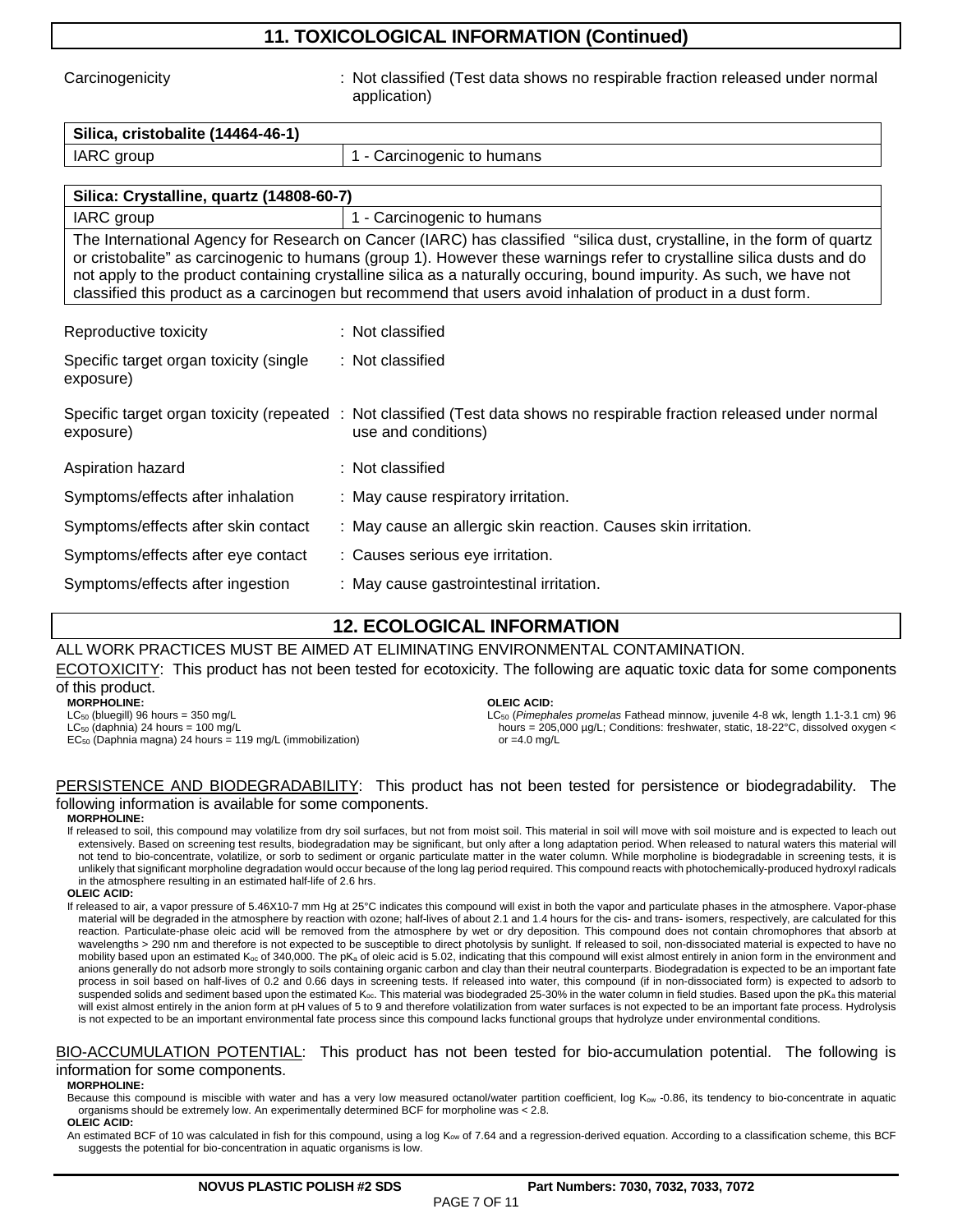### **12. ECOLOGICAL INFORMATION, continued**

MOBILITY: This product has not been tested for mobility in soil. The following information is available for some components. **MORPHOLINE:**

Using a measured log octanol/water partition coefficient (log K<sub>ow</sub>) of -0.86 and a regression equation, the estimated K<sub>oc</sub> for this compound is 8. The K<sub>oc</sub> estimated from molecular structure is 5. According to a suggested classification scheme, this estimated K<sub>oc</sub> suggests that this compound is highly mobile in soil. **OLEIC ACID:**

The K<sub>oc</sub> of undissociated oleic acid is estimated as 340,000, using a log K<sub>ow</sub> of 7.64 and a regression-derived equation. According to a classification scheme, this estimated  $K_{oc}$  value suggests that this compound is expected to be immobile in soil. The p $K_{a}$  of oleic acid is 5.02, indicating that this compound will exist almost entirely in anion form in the environment and anions generally do not adsorb more strongly to soils containing organic carbon and clay than their neutral counterparts.

OTHER ADVERSE EFFECTS: Components of this product are not listed as having ozone depletion potential.

ENVIRONMENTAL EXPOSURE CONTROLS: Controls should be engineered to prevent release to the environment, including procedures to prevent spills, atmospheric release and release to waterways.

### **13. DISPOSAL CONSIDERATIONS**

DISPOSAL METHODS: It is the responsibility of the generator to determine at the time of disposal whether the product meets the criteria of a hazardous waste per regulations of the area in which the waste is generated and/or disposed of. Waste disposal must be in accordance with all appropriate regulations. This product, if unaltered by use, may be disposed of by treatment at a permitted facility or as advised by your local hazardous waste regulatory authority. Shipment of wastes must be done with appropriately permitted and registered transporters.

DISPOSAL CONTAINERS: Waste materials must be placed in and shipped in impermeable containers (such as poly or metal waste pails or drums). Permeable cardboard containers are not appropriate and should not be used. Ensure that any required marking or labeling of the containers be done to all applicable regulations.

PRECAUTIONS TO BE FOLLOWED DURING WASTE HANDLING: Wear proper protective equipment when handling waste materials.

U.S. EPA WASTE NUMBER: Not applicable.

### **14. TRANSPORTATION INFORMATION**

U.S. DEPARTMENT OF TRANSPORTATION REGULATIONS: This product is NOT classified as dangerous goods, per U.S. DOT regulations, under 49 CFR 172.101.

TRANSPORT CANADA TRANSPORTATION OF DANGEROUS GOODS REGULATIONS: This product is NOT considered as Dangerous Goods, per regulations of Transport Canada.

INTERNATIONAL AIR TRANSPORT ASSOCIATION DESIGNATION: This material is NOT considered as dangerous goods, per rules of IATA.

INTERNATIONAL MARITIME ORGANIZATION (IMO): This product is NOT considered as dangerous goods, per rules of the IMO.

ENVIRONMENTAL HAZARDS: This product does not meet the criteria of environmentally hazardous according to the criteria of the UN Model Regulations (as reflected in the IMDG Code, ADR, RID, and ADN); components are not specifically listed in Annex III under MARPOL 73/78.

### **15. REGULATORY INFORMATION**

### **ADDITIONAL U.S. REGULATIONS:**

U.S. SARA REPORTING REQUIREMENTS: The components of this product are NOT subject to the reporting requirements of Sections 302, 304, and 313 of Title III of the Superfund Amendments and Reauthorization Act.

U.S. SARA THRESHOLD PLANNING QUANTITY: There are no specific Threshold Planning Quantities for this product. The default Federal SDS submission and inventory requirement filing threshold of 10,000 lb (4,540 kg) may apply, per 40 CFR 370.20.

U.S. CERCLA REPORTABLE QUANTITY (RQ): Not applicable.

U.S. TSCA INVENTORY STATUS: The components of this product listed are listed on the TSCA Inventory.

OTHER U.S. FEDERAL REGULATIONS: Not applicable.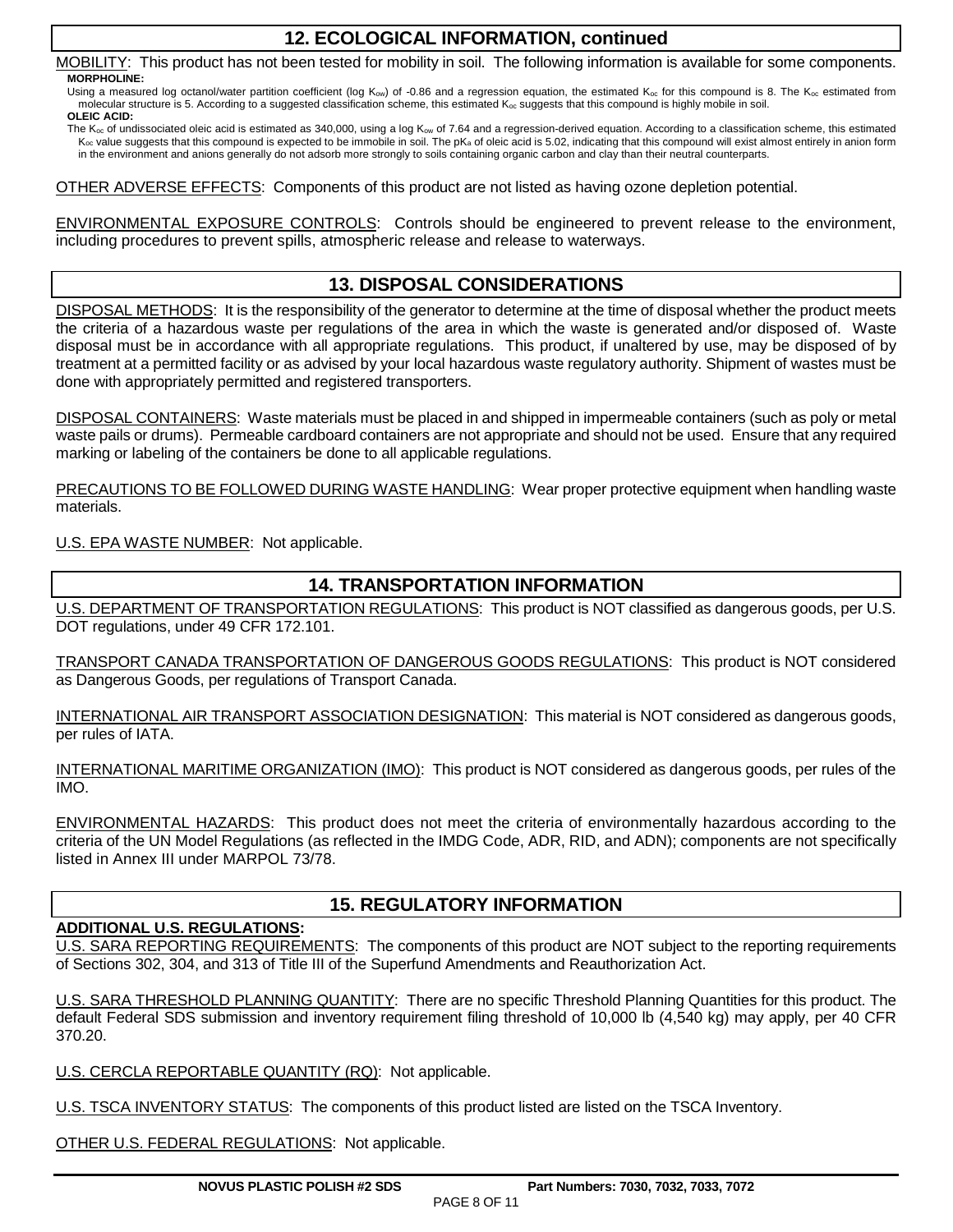### **15. REGULATORY INFORMATION, continued**

CALIFORNIA SAFE DRINKING WATER AND TOXIC ENFORCEMENT ACT (PROPOSITION 65): The Crystalline Silica (**if present as airborne particles of respirable size**) in this product is on the California Proposition 65 lists. However, when this product is used as directed, airborne particles of respirable size are not created.

### **ADDITIONAL CANADIAN REGULATIONS:**

CANADIAN DSL INVENTORY: The components of this product listed by CAS # in Section 3 (Composition and Information on Ingredients) are listed on the DSL Inventory.

CANADIAN ENVIRONMENTAL PROTECTION AGENCY (CEPA) PRIORITY SUBSTANCES LISTS: No component of this product is on the Priority Substances Lists.

### **16. OTHER INFORMATION**

**PREPARED BY:** CHEMICAL SAFETY ASSOCIATES, Inc. • PO Box 1961, Hilo, HI 96721 (800) 969-4846 NOVUS INC. CHEMISTRY DEPARTMENT • 650 Pelham Boulevard, Suite 100 • St Paul, MN 55114 (952) 944-8000

**REFERENCES AND DATA SOURCES:** Contact the supplier for information.

**METHODS OF EVALUATING INFORMATION FOR THE PURPOSE OF CLASSIFICATION:** Bridging principles were used to classify this product.

**REVISION DETAILS:** April 2012: Review and update entire SDS to comply with EU CLP 1272: 2008 and GHS. October 2012: Review and update to comply with OSHA's revised Hazard Communication Standard.

October 2015: Review and update as necessary.

 June 2017: Review and update with newly revised GHS Classification information. September 2017: Adjust State regulatory information (CA Proposition 65).



Hazard Scale: **0** = Minimal **1** = Slight **2** = Moderate **3** = Serious **4** = Severe \* = Chronic hazard



Hazard Scale: **0** = Minimal **1** = Slight **2** = Moderate **3** = Serious **4** = Severe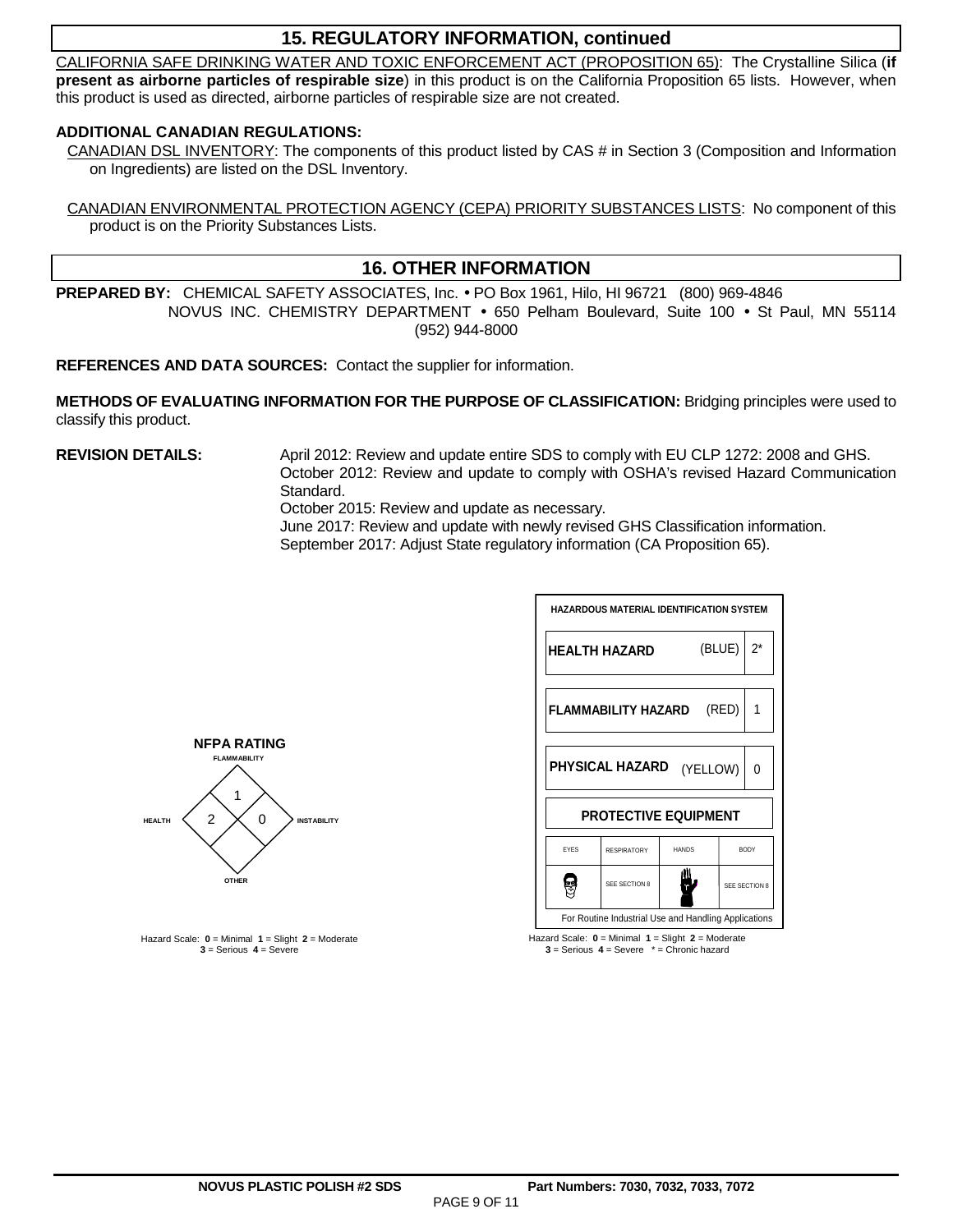### **DEFINITION OF TERMS**

A large number of abbreviations and acronyms appear on a SDS. Some of these which are commonly used include the following:

**CAS #**: This is the Chemical Abstract Service Number that uniquely identifies each constituent.

#### **EXPOSURE LIMITS IN AIR:**

**BEI** - ACGIH Biological Exposure Indices, represent the levels of determinants which are most likely to be observed in specimens collected from a healthy worker who has been exposed to chemicals to the same extent as a worker with inhalation exposure to the TLV.

**CEILING LEVEL:** The concentration that shall not be exceeded during any part of the working exposure.

**IDLH-Immediately Dangerous to Life and Health:** This level represents a concentration from which one can escape within 30-minutes without suffering escapepreventing or permanent injury.

#### **LOQ:** Limit of Quantitation.

**MAK:** Federal Republic of Germany Maximum Concentration Values in the workplace. **NE:** Not Established. When no exposure guidelines are established, an entry of NE is made for reference.

#### **NIC:** Notice of Intended Change.

**NIOSH CEILING:** The exposure that shall not be exceeded during any part of the workday. If instantaneous monitoring is not feasible, the ceiling shall be assumed as a 15-minute TWA exposure (unless otherwise specified) that shall not be exceeded at any time during a workday.

#### **NIOSH RELs:** NIOSH's Recommended Exposure Limits.

**PEL-Permissible Exposure Limit:** OSHA's Permissible Exposure Limits. This exposure value means exactly the same as a TLV, except that it is enforceable by OSHA. The OSHA Permissible Exposure Limits are based in the 1989 PELs and the June, 1993 Air Contaminants Rule (Federal Register: 58: 35338-35351 and 58: 40191). Both the current PELs and the vacated PELs are indicated. The phrase, "Vacated 1989 PEL," is placed next to the PEL that was vacated by Court Order.

**SKIN:** Used when a there is a danger of cutaneous absorption.

**STEL-Short Term Exposure Limit:** Short Term Exposure Limit, usually a 15-minute time-weighted average (TWA) exposure that should not be exceeded at any time during a workday, even if the 8-hr TWA is within the TLV-TWA, PEL-TWA or REL-TWA.

#### **STEV** – Short Term Exposure Value.

**TLV-Threshold Limit Value:** An airborne concentration of a substance that represents conditions under which it is generally believed that nearly all workers may be repeatedly exposed without adverse effect. The duration must be considered, including the 8-hour. **TWA-Time Weighted Average:** T**i**me Weighted Average exposure concentration for a conventional 8-hr (TLV, PEL) or up to a 10-hr (REL) workday and a 40-hr workweek. **TWAEV**: Time Weighted Average Exposure Value.

#### **HAZARDOUS MATERIALS IDENTIFICATION SYSTEM HAZARD RATINGS:** This

rating system was developed by the National Paint and Coating Association and has been adopted by industry to identify the degree of chemical hazards

#### **HEALTH HAZARD:**

**0** (Minimal Hazard: No significant health risk, irritation of skin or eyes not anticipated. Skin Irritation: Essentially non-irritating. PII or Draize = "0". Eye Irritation: Essentially non-irritating, or minimal effects which clear in < 24 hours [e.g. mechanical irritation]. Draize = "0". Oral Toxicity  $LD_{50}$  Rat: < 5000 mg/kg. Dermal Toxicity  $LD_{50}$ Rat or Rabbit: < 2000 mg/kg. Inhalation Toxicity 4-hrs LC<sub>50</sub> Rat: < 20 mg/L.); **1** (Slight Hazard: Minor reversible Injury may occur; slightly or mildly irritating. Skin Irritation: Slightly or mildly irritating. Eye Irritation: Slightly or mildly irritating. Oral Toxicity LD<sub>50</sub> Rat: > 500-5000 mg/kg. Dermal Toxicity LD<sub>50</sub>Rat or Rabbit: > 1000-2000 mg/kg. Inhalation Toxicity LC<sub>50</sub> 4-hrs Rat: > 2-20 mg/L) **2** (Moderate Hazard: Temporary or transitory injury may occur. Skin Irritation: Moderately irritating; primary irritant; sensitizer. PII or Draize > 0, < 5. Eye Irritation: Moderately to severely irritating and/or corrosive; reversible corneal opacity; corneal involvement or irritation clearing in 8-21 days. Draize  $> 0, \leq 25$ . Oral Toxicity LD<sub>50</sub> Rat:  $>$  50-500 mg/kg. Dermal Toxicity LD<sub>50</sub>Rat or Rabbit:  $>$  200-1000 mg/kg. Inhalation Toxicity LC50 4-hrs Rat: > 0.5-2 mg/L.) **3** (Serious Hazard: Major injury likely unless prompt action is taken and medical treatment is given; high level of toxicity; corrosive. Skin Irritation: Severely irritating and/or corrosive; may destroy dermal tissue, cause skin burns, dermal necrosis. PII or Draize > 5-8 with destruction of tissue. Eye Irritation: Corrosive, irreversible destruction of ocular tissue; corneal involvement or irritation persisting for more than 21 days. Draize > 80 with effects irreversible in 21 days. Oral Toxicity  $LD_{50}$  Rat: > 1-50 mg/kg. Dermal Toxicity  $LD_{50}$ Rat or Rabbit: > 20-200 mg/kg. Inhalation Toxicity LC<sub>50</sub> 4-hrs Rat: > 0.05-0.5 mg/L.); 4 (Severe Hazard: Lifethreatening; major or permanent damage may result from single or repeated exposure. Skin Irritation: Not appropriate. Do not rate as a "4", based on skin irritation alone. Eye Irritation: Not appropriate. Do not rate as a "4", based on eye irritation alone. Oral Toxicity LD<sub>50</sub> Rat:  $\leq$  1 mg/kg. Dermal Toxicity LD<sub>50</sub> Rat or Rabbit:  $\leq$  20 mg/kg. Inhalation Toxicity  $LC_{50}$  4-hrs Rat:  $\leq 0.05$  mg/L).

#### **FLAMMABILITY HAZARD:**

**0** (Minimal Hazard-Materials that will not burn in air when exposure to a temperature of 815.5°C [1500°F] for a period of 5 minutes.); **1** (Slight Hazard-Materials that must be preheated before ignition can occur. Material require considerable pre-heating, under all ambient temperature conditions before ignition and combustion can occur, Including: Materials that will burn in air when exposed to a temperature of 815.5°C (1500°F) for a period of 5 minutes or less; Liquids, solids and semisolids having a flash point at or above 93.3°C [200°F] (e.g. OSHA Class IIIB, or; Most ordinary combustible materials [e.g. wood, paper, etc.]; **2** (Moderate Hazard-Materials that must be moderately heated or exposed to relatively high ambient temperatures before ignition can occur. Materials in this degree would not, under normal conditions, form hazardous atmospheres in air, but under high ambient temperatures or moderate heating may release vapor in sufficient quantities to produce hazardous atmospheres in air, Including: Liquids having a flashpoint at or above 37.8°C [100°F]; Solid materials in the form of course dusts that may

burn rapidly but that generally do not form explosive atmospheres; Solid materials in a fibrous or shredded form that may burn rapidly and create flash fire hazards (e.g. cotton, sisal, hemp; Solids and semisolids that readily give off flammable vapors.); **3** (Serious Hazard- Liquids and solids that can be ignited under almost all ambient temperature conditions. Materials in this degree produce hazardous atmospheres with air under almost all ambient temperatures, or, unaffected by ambient temperature, are readily ignited under almost all conditions, including: Liquids having a flash point below 22.8°C [73°F] and having a boiling point at or above 38°C [100°F] and below 37.8°C [100°F] [e.g. OSHA Class IB and IC]; Materials that on account of their physical form or environmental conditions can form explosive mixtures with air and are readily dispersed in air [e.g., dusts of combustible solids, mists or droplets of flammable liquids]; Materials that burn extremely rapidly, usually by reason of self-contained oxygen [e.g. dry nitrocellulose and many organic peroxides]);) **4** (Severe Hazard-Materials that will rapidly or completely vaporize at atmospheric pressure and normal ambient temperature or that are readily dispersed in air, and which will burn readily, including: Flammable gases; Flammable cryogenic materials; Any liquid or gaseous material that is liquid while under pressure and has a flash point below 22.8°C [73°F] and a boiling point below 37.8°C [100°F] [e.g. OSHA Class IA; Material that ignite spontaneously when exposed to air at a temperature of 54.4°C [130°F] or below [e.g. pyrophoric]).

#### **PHYSICAL HAZARD:**

**0** (Water Reactivity: Materials that do not react with water. Organic Peroxides: Materials that are normally stable, even under fire conditions and will not react with water. Explosives: Substances that are Non-Explosive. Unstable Compressed Gases: No Rating. Pyrophorics: No Rating. Oxidizers: No "0" rating allowed. Unstable Reactives: Substances that will not polymerize, decompose, condense or self-react.);**1** (Water Reactivity: Materials that change or decompose upon exposure to moisture. Organic Peroxides: Materials that are normally stable, but can become unstable at high temperatures and pressures. These materials may react with water, but will not release energy. Explosives: Division 1.5 & 1.6 substances that are very insensitive explosives or that do not have a mass

explosion hazard. Compressed Gases: Pressure below OSHA definition. Pyrophorics:<br>No Rating. Oxidizers: Packaging Group III; Solids: any material that in either Oxidizers: Packaging Group III; Solids: any material that in either concentration tested, exhibits a mean burning time less than or equal to the mean burning time of a 3:7 potassium bromate/cellulose mixture and the criteria for Packing Group I and II are not met. Liquids: any material that exhibits a mean pressure rise time less than

or equal to the pressure rise time of a 1:1 nitric acid (65%)/cellulose mixture and the criteria for Packing Group I and II are not met. Unstable Reactives: Substances that may decompose, condense or self-react, but only under conditions of high temperature and/or pressure and have little or no potential to cause significant heat generation or explosive hazard. Substances that readily undergo hazardous polymerization in the absence of inhibitors.); 2 (Water Reactivity: Materials that may react violently with water. Organic Peroxides: Materials that, in themselves, are normally unstable and will readily undergo violent chemical change, but will not detonate. These materials may also react violently with water. Explosives: Division 1.4 - Explosive substances where the explosive effect are largely confined to the package and no projection of fragments of appreciable size or range are expected. An external fire must not cause virtually instantaneous explosion of almost the entire contents of the package. Compressed Gases: Pressurized and meet OSHA definition but < 514.7 psi absolute at 21.1°C (70°F) [500 psig]. Pyrophorics: No Rating. Oxidizers: Packing Group II Solids: any material that, either in concentration tested, exhibits a mean burning time of less than or equal to the mean burning time of a 2:3 potassium bromate/cellulose mixture and the criteria for Packing Group I are not met. Liquids: any material that exhibits a mean pressure rise time less than or equal to the pressure rise of a 1:1 aqueous sodium chlorate solution (40%)/cellulose mixture and the criteria for Packing Group I are not met. Reactives: Substances that may polymerize, decompose, condense, or self-react at ambient temperature and/or pressure, but have a low potential for significant heat generation or explosion. Substances that readily form peroxides upon exposure to air or oxygen at room temperature); **3** (Water Reactivity: Materials that may form explosive reactions with water. Organic Peroxides: Materials that are capable of detonation or explosive reaction, but require a strong initiating source, or must be heated under confinement before initiation; or materials that react explosively with water. Explosives: Division 1.2 - Explosive substances that have a fire hazard and either a minor blast hazard or a minor projection hazard or both, but do not have a mass explosion hazard. Compressed Gases: Pressure > 514.7 psi absolute at 21.1°C (70°F) [500 psig]. Pyrophorics: No Rating. Oxidizers: Packing Group I Solids: any material that, in either concentration tested, exhibits a mean burning time less than the mean burning time of a 3.:2 potassium bromate/cellulose mixture. Liquids: Any material that spontaneously ignites when mixed with cellulose in a 1:1 ratio, or which exhibits a mean pressure rise time less than the pressure rise time of a 1:1 perchloric acid (50%)/cellulose mixture. Unstable Reactives: Substances that may polymerize, decompose, condense or self-react at ambient temperature and/or pressure and have a moderate potential to cause significant heat generation or explosion.);**4** (Water Reactivity: Materials that react explosively with water without requiring heat or confinement. Organic Peroxides: Materials that are readily capable of detonation or explosive decomposition at normal temperature and pressures. Explosives: Division 1.1 & 1.2-explosive substances that have a mass explosion hazard or have a projection hazard. A mass explosion is one that affects almost the entire load instantaneously. Compressed Gases: No Rating. Pyrophorics: Add to the definition of Flammability "4". Oxidizers: No "4" rating. Unstable Reactives: Substances that may polymerize, decompose, condense or selfreact at ambient temperature and/or pressure and have a high potential to cause significant heat generation or explosion).